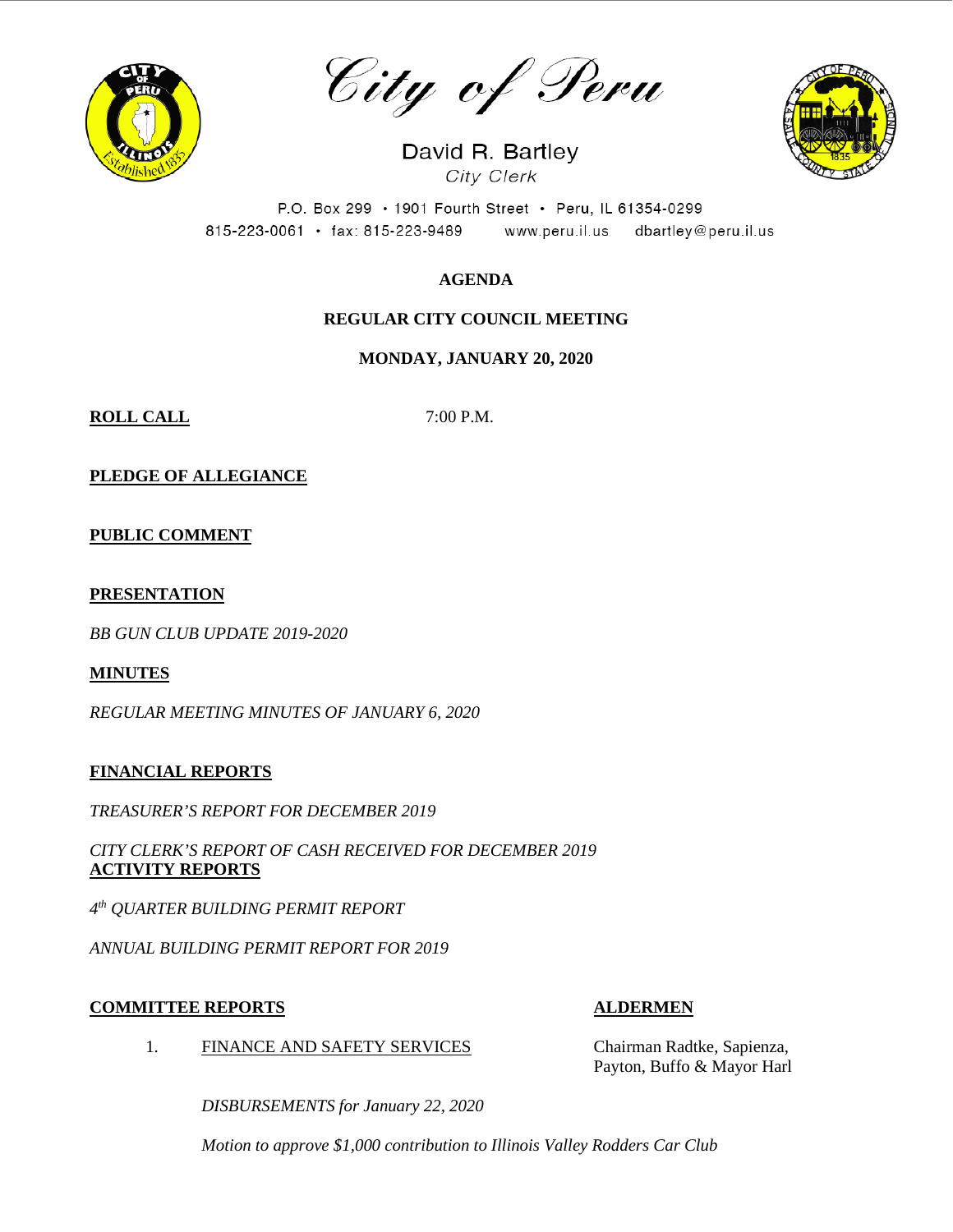*Motion to approve \$2,500 contribution to Central Region Senior Baseball Tournament (Central States Tournament July 24th -29th)*

*Motion approve a \$250 donation to LP Challenge Day event*

#### 2. PUBLIC SERVICES Chairman Waldorf, Ferrari,

Lukosus, Ballard & Mayor Harl

*Motion to approve installation of windows and air conditioning at the Washington Park Concession Stand; funded though Peru Little League.*

*Authorize a purchase of a 2020 Chevrolet Equinox for us by the Director of Parks, Recreation and Special Events based on quote from JP Chevrolet of Peru in the approximate amount of \$24,619.60.*

*Motion to approve purchase of 2019 Ford F550 Kune's Country Ford with snowplow package for a total of \$90,191.70*

*Motion to approve low bid from Graybar for conduit of \$24,908.54 for 18240'*

### **REPORT OF CITY ATTORNEY/ORDINANCES AND RESOLUTIONS**

*AN ORDINANCE ADOPTING AN OFFICIAL PURCHASING POLICY FOR THE CITY OF PERU, ILLINOIS*

#### **UNFINISHED BUSINESS**

*Motion to authorize the execution of Intergovernmental Agreement with La Salle Peru Township High School regarding the \$250,000 commitment for the Field of Dreams project*

#### **NEW BUSINESS**

#### **PETITIONS AND COMMUNICATIONS**

- *ITEM NO. 1 Communication from Joe Witczak seeking variances and waivers for property located at 4015 Progress Blvd.*
- *ITEM NO. 2 Communication from GC Housing Development LLC and Crane Construction Company LLC requesting variances for properties located at 1810 4th Street and 710 Peoria Street*
- *ITEM NO. 3 Communication from the Illinois Valley Symphony Orchestra requesting permission to place a temporary vinyl sign over the "Welcome To Peru" billboard on Rt 6.*
- *ITEM NO. 4 Communication from the High Speed Rail Alliance requesting a donation to be a municipal member for \$250*